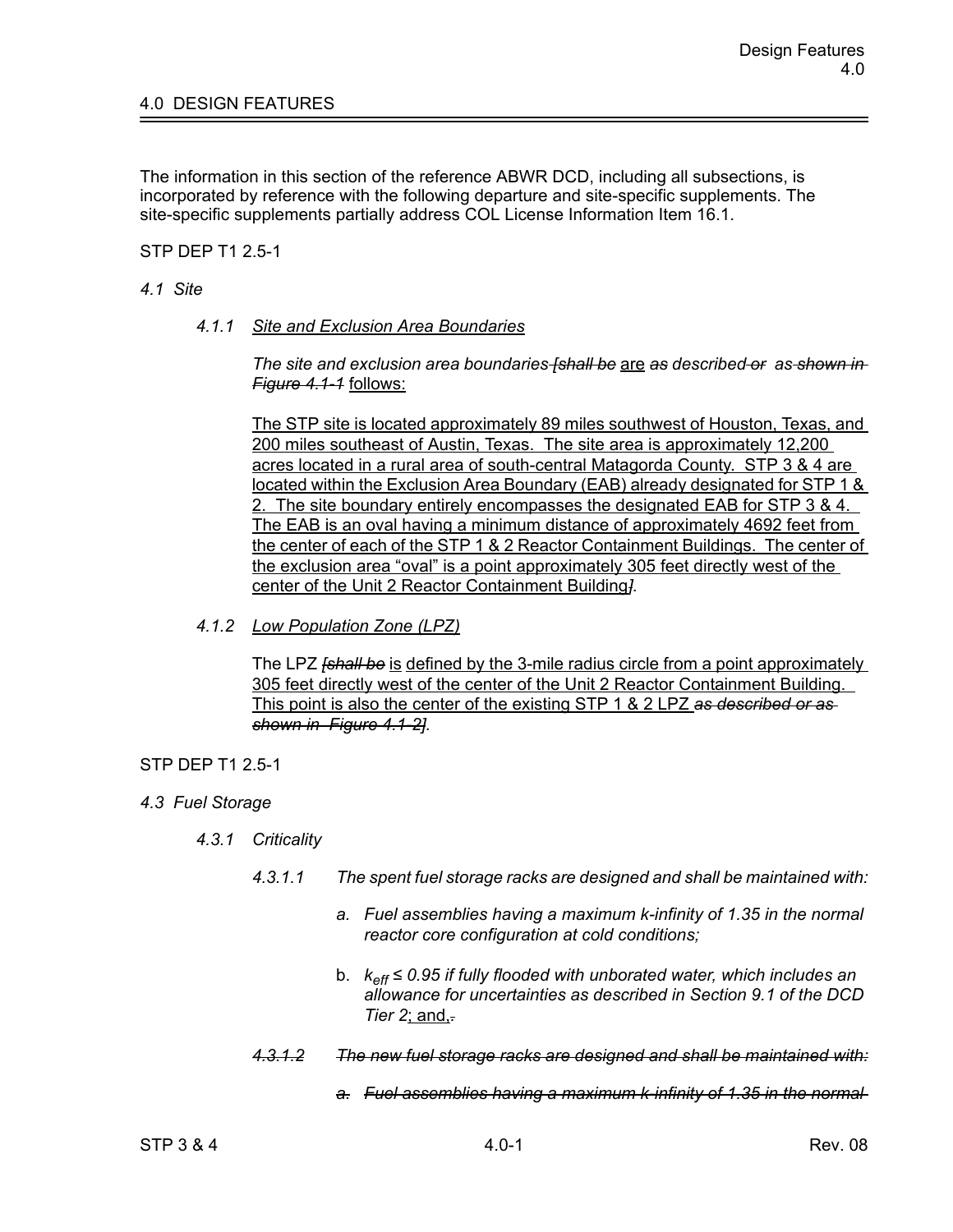## *reactor core configuration at 20ºC;*

- *b. keff ≤ 0.95 if fully flooded with unborated water, which includes an allowance for uncertainties as described in Section 9.1 of the DCD Tier 2;*
- *c. keff ≤ 0.98 if moderated by aqueous foam, which includes an allowance for uncertainties as described in Section 9.1 of the DCD Tier 2; and*
- *c. d. A nominal*, *[approximately 16] cm*, *center to center distance between fuel assemblies placed in storage racks.*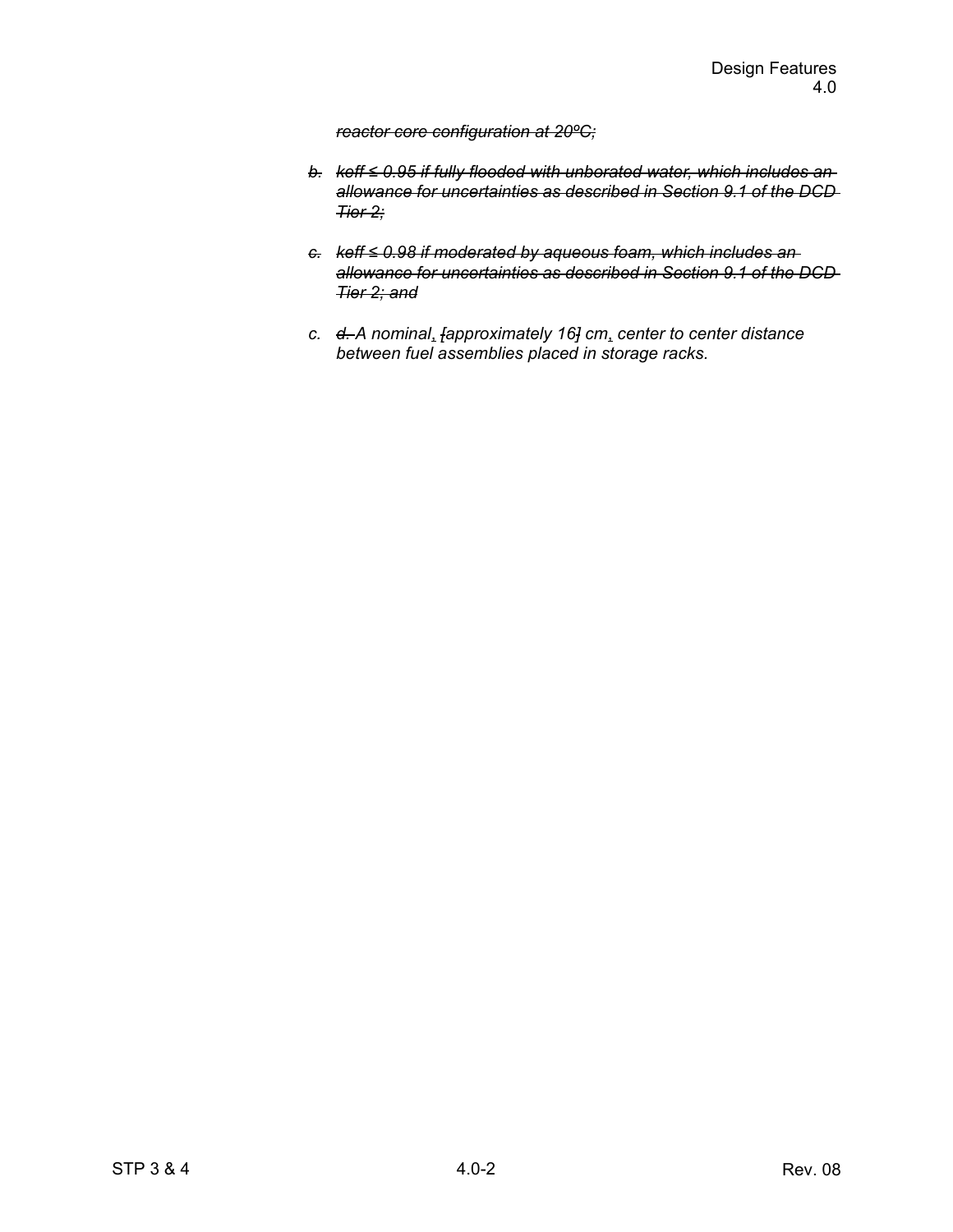

*This figure shall consist of [a map of] the site area and provide, as a minimum, the information described in Section [2.1.2] of the FSAR relating to [the map].*

> *Figure 4.1-1 (page 1 of 1) Site and Exclusion Area Boundaries*